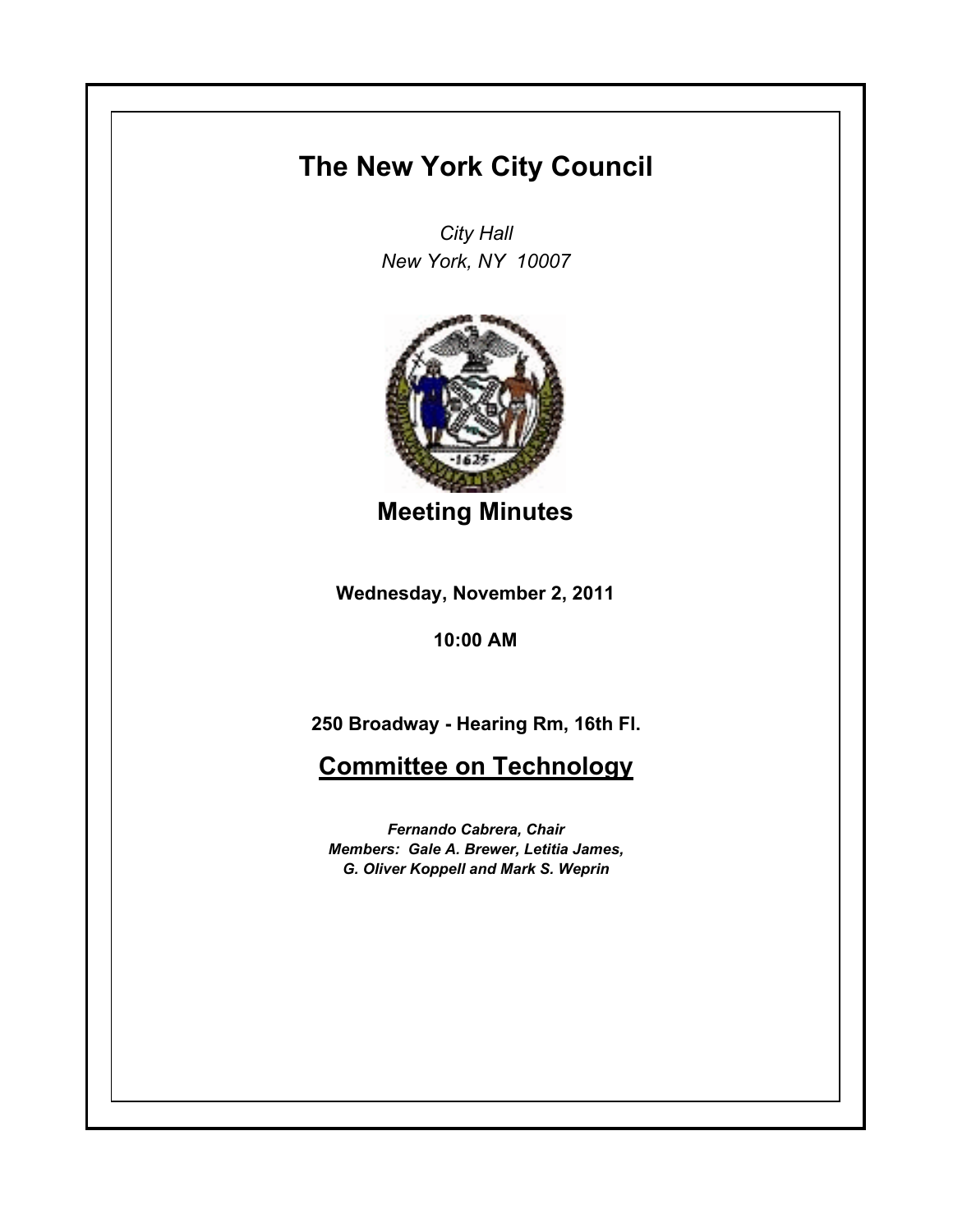| Roll Call                                           |                                                                                                                                                                                                                                                                                                                                                                                                                                                                                                                   |                                                                                                                                                                                                                                                                                                                                                                                                                                                                             |
|-----------------------------------------------------|-------------------------------------------------------------------------------------------------------------------------------------------------------------------------------------------------------------------------------------------------------------------------------------------------------------------------------------------------------------------------------------------------------------------------------------------------------------------------------------------------------------------|-----------------------------------------------------------------------------------------------------------------------------------------------------------------------------------------------------------------------------------------------------------------------------------------------------------------------------------------------------------------------------------------------------------------------------------------------------------------------------|
|                                                     | <b>Present:</b>                                                                                                                                                                                                                                                                                                                                                                                                                                                                                                   |                                                                                                                                                                                                                                                                                                                                                                                                                                                                             |
|                                                     | Cabrera, Brewer, James, Koppell and Weprin                                                                                                                                                                                                                                                                                                                                                                                                                                                                        |                                                                                                                                                                                                                                                                                                                                                                                                                                                                             |
| Res 0870-2011                                       | Resolution calling on the United States Congress to pass and the<br>President to sign into law the Public Safety Spectrum and Wireless<br>Innovation Act (S.911), which amends the Communications Act of<br>1934 to provide public safety providers an additional ten (10)<br>megahertz of spectrum to support a national, interoperable<br>wireless broadband network and authorizes the Federal<br><b>Communications Commission to hold incentive auctions to provide</b><br>funding to support such a network. |                                                                                                                                                                                                                                                                                                                                                                                                                                                                             |
|                                                     | Attachments:                                                                                                                                                                                                                                                                                                                                                                                                                                                                                                      | Res No 870 - 6/14/11, Committee Report 9/27/11, Hearing Testimony<br>9/27/11, Hearing Transcript 9/27/11, Committee Report 11/2/11                                                                                                                                                                                                                                                                                                                                          |
|                                                     | Proposed Res. No. 870-A                                                                                                                                                                                                                                                                                                                                                                                                                                                                                           |                                                                                                                                                                                                                                                                                                                                                                                                                                                                             |
|                                                     | This Resolution was Hearing Held by Committee                                                                                                                                                                                                                                                                                                                                                                                                                                                                     |                                                                                                                                                                                                                                                                                                                                                                                                                                                                             |
|                                                     | <b>Attachments:</b>                                                                                                                                                                                                                                                                                                                                                                                                                                                                                               | Res No 870 - 6/14/11, Committee Report 9/27/11, Hearing Testimony<br>9/27/11, Hearing Transcript 9/27/11, Committee Report 11/2/11                                                                                                                                                                                                                                                                                                                                          |
|                                                     | This Resolution was Amendment Proposed by Comm                                                                                                                                                                                                                                                                                                                                                                                                                                                                    |                                                                                                                                                                                                                                                                                                                                                                                                                                                                             |
|                                                     | <b>Attachments:</b>                                                                                                                                                                                                                                                                                                                                                                                                                                                                                               | Res No 870 - 6/14/11, Committee Report 9/27/11, Hearing Testimony<br>9/27/11, Hearing Transcript 9/27/11, Committee Report 11/2/11                                                                                                                                                                                                                                                                                                                                          |
|                                                     | This Resolution was Amended by Committee                                                                                                                                                                                                                                                                                                                                                                                                                                                                          |                                                                                                                                                                                                                                                                                                                                                                                                                                                                             |
| Res 0870-2011<br>funding to support such a network. |                                                                                                                                                                                                                                                                                                                                                                                                                                                                                                                   | Resolution calling on the United States Congress to pass and the<br>President to sign into law the Public Safety Spectrum and Wireless<br>Innovation Act (S.911), which amends the Communications Act of<br>1934 to provide public safety providers an additional ten (10)<br>megahertz of spectrum to support a national, interoperable<br>wireless broadband network and authorizes the Federal<br><b>Communications Commission to hold incentive auctions to provide</b> |
|                                                     | Attachments:                                                                                                                                                                                                                                                                                                                                                                                                                                                                                                      | Res No 870 - 6/14/11, Committee Report 9/27/11, Hearing Testimony<br>9/27/11, Hearing Transcript 9/27/11, Committee Report 11/2/11                                                                                                                                                                                                                                                                                                                                          |
|                                                     | Roll Call.                                                                                                                                                                                                                                                                                                                                                                                                                                                                                                        | A motion was made that this Resolution be Approved by Committee approved by                                                                                                                                                                                                                                                                                                                                                                                                 |
|                                                     | Affirmative: 5-                                                                                                                                                                                                                                                                                                                                                                                                                                                                                                   | Cabrera, Brewer, James, Koppell and Weprin                                                                                                                                                                                                                                                                                                                                                                                                                                  |